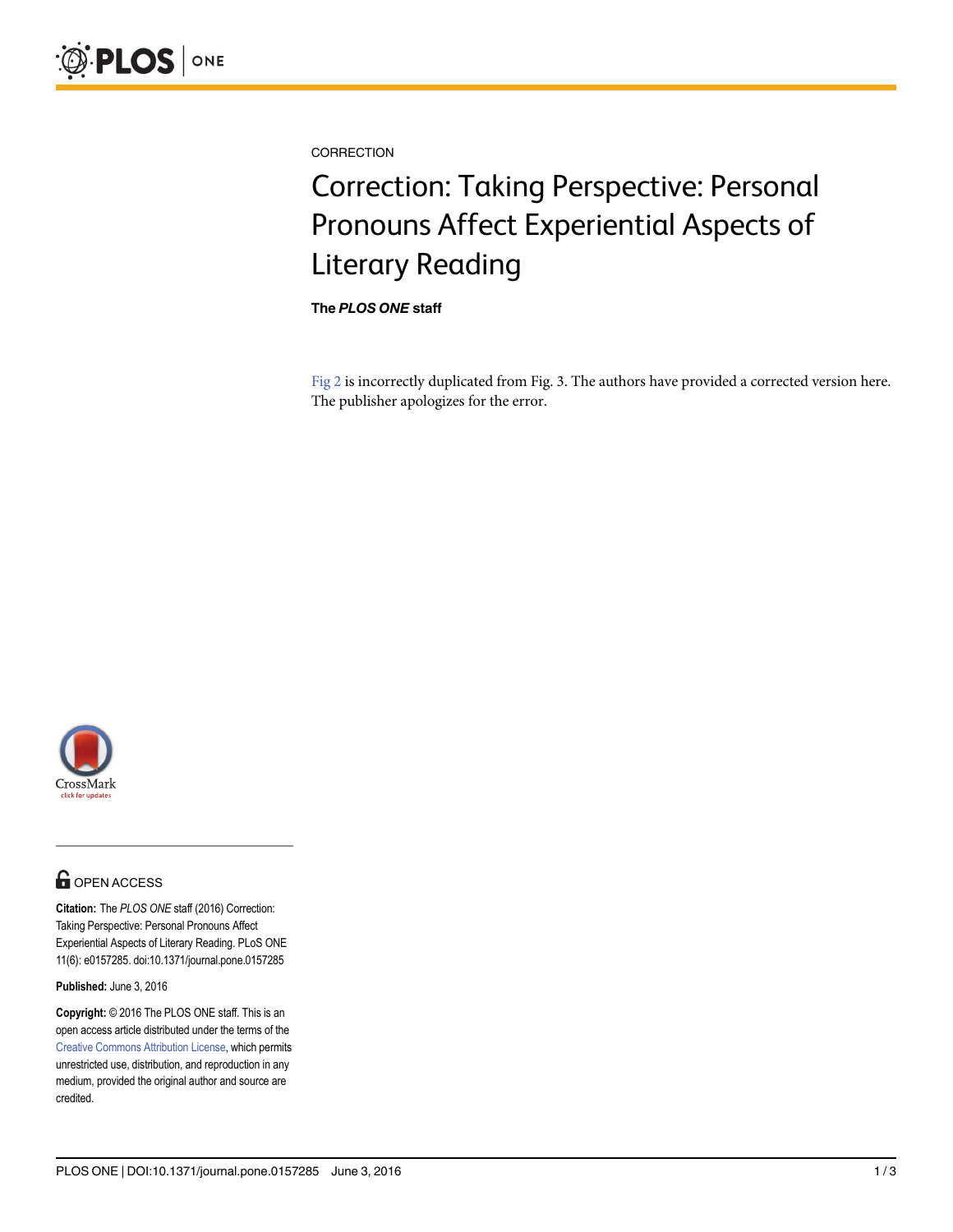<span id="page-1-0"></span>

[Fig 2. S](#page-0-0)ubscales of the immersion questionnaire. The subscales were emotional engagement, narrative understanding, transportation, attention, and mental imagery. Differences between stories with 1st and 3rd person pronouns referring to the protagonist were significant for the transportation and the mental imagery subscale.

doi:10.1371/journal.pone.0157285.g001